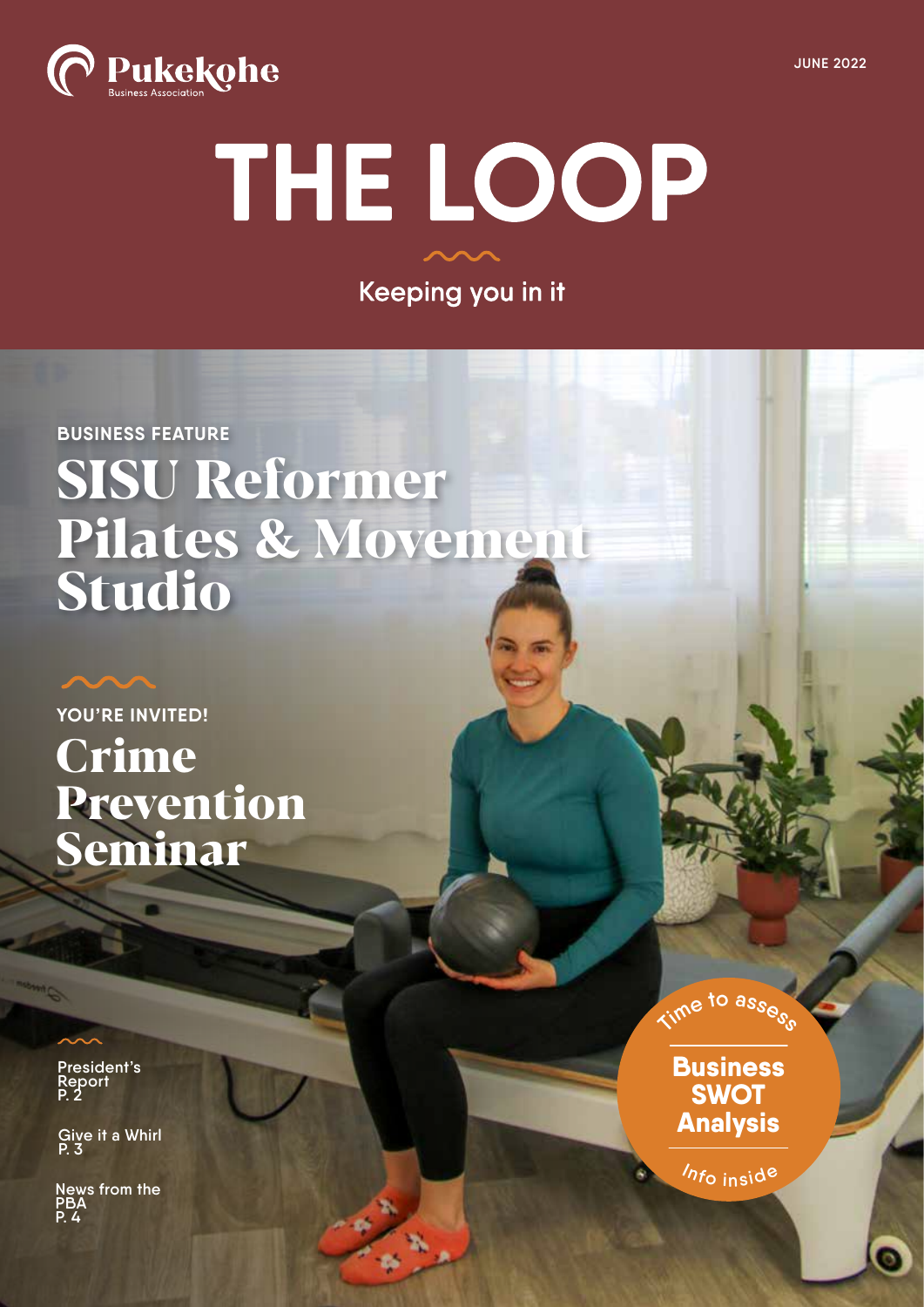#### **PRESIDENT'S REPORT**

# **A Multi-faceted approach**



**I'm sure you have seen the news summed up in a recent Stuff headline – 'Auckland young people out of control as ram raids ramp up across city'**

We live and work in a beautiful rural township, but we are not immune to crime and disorder that happens in other areas. We have experienced ram raids and gang violence.

I am immensely proud of the multi faceted approach that the PBA is taking to address these issues.

Our staff have formed excellent working relationships with other agencies. Senior Sergeant Wayne Paxton and the local community policing team have been an

outstanding support for local business. They have been proactive & responded rapidly with excellent results.

The PBA is hosting a Crime Prevention Seminar in June. Wayne will be a contributor. These seminars not only provide practical tips and advice, but they are also a great networking opportunity.

ANPR (auto number plate recognition) cameras have been a great win for Pukekohe. These are now located on the main arterial routes. Whenever a stolen car drives in or out of town, an alert is sent to our local police. All ram raids use stolen vehicles, so ANPR cameras are essential tools in the response.

Recently we have upgraded the CCTV cameras around town. This came about through relationship building between PBA, Police and Auckland Transport. These can be monitored at the police station and provide a high-quality view over our public areas.

The PBA leads a WhatsApp group focused on reporting and preventing crime. I know several business owners have felt supported after a quick message to the group.

A couple of years ago, The PBA made a considerable donation to allow the local Community Patrol to purchase a car they use to keep our centre safe. We are grateful for the many volunteers who keep an eye out on our community.

Lastly, the PBA has a subsidy for members to upgrade their security systems. We would encourage all businesses to have a quality camera system and security alarm.

#### **The most effective redress is community wide, with many groups working together**

We can all agree that a safe and crime free environment is the best place for youth, families, and businesses to thrive. No one organisation can solve these issues. PBA is playing its part and I am very proud of the initiatives taken by Shawna and Chenay.

Together, we can make Pukekohe a safe place to live, work and play.

**Rupert Ross, PBA President**

#### **Administration**



**Manager** Shawna Coleman 09 910 0137 021 930 137



**Promotions Co-ordinator** Chenay Douglas 09 910 0137

### **Committee Committee**



**President** Vibra Train Pukekohe 09 238 1951

**Rupert Ross**



**Philippa O'Mara Treasurer** Engine Room Chartered Accountants 09 238 5939

**Melissa van den Brink Vice President** Smith & Sons Renovations & Extensions Franklin 0800 002 760



**Darren Singh** 09 238 3678

Creo Fitness Pukekohe 09 239 2194



**Francesca Mills** David Mills Ltd 09 238 6352



**Maree Trow** Stirling Sports Pukekohe 09 238 7689

**Mark Woodward** Blue Ox Babe BBQ 09 238 1079



Franklin Local Board

#### **info@pukekohe.org.nz pukekohe.org.nz 09 910 0137 Follow us on**

**@pukekoheba Facebook & Instagram**

**Disclaimer: Whilst every effort has been made to provide valuable, useful information in this publication, the Business Association accepts no responsibility or any form of liability from reliance upon or use of its contents. Any suggestions should be considered carefully within your own particular circumstances, as they are intended as general information only.**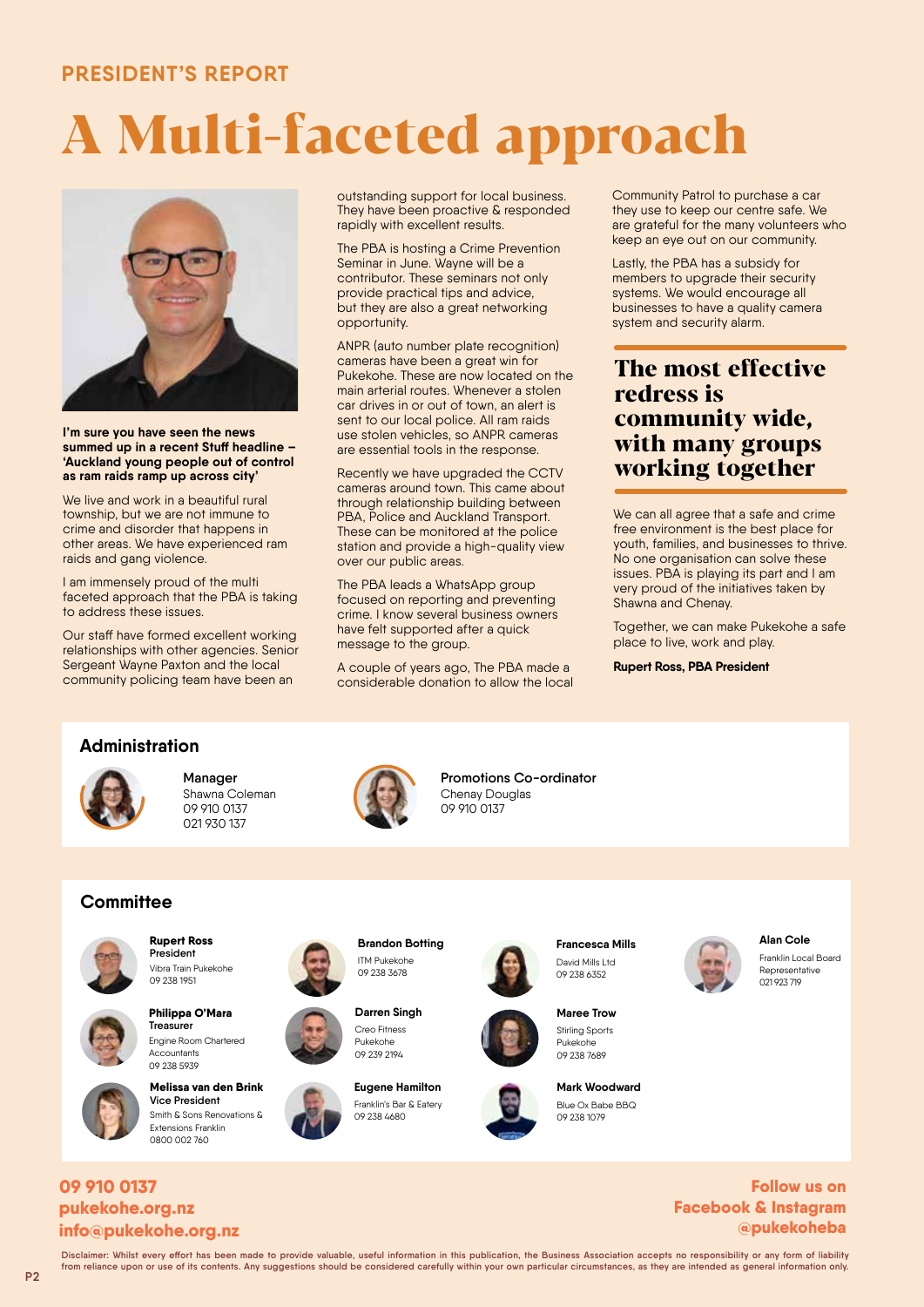#### **GIVE IT A WHIRL**

# **Mag & Turbo Pukekohe**

**Don't let the picture on the right fool you, we had no idea what we were doing when we stepped into Mag & Turbo's workshop for this month's Give it a Whirl feature.** 

Mag and Turbo Pukekohe was brought to Pukekohe by husband and wife team Max and Clare, who are both new to the area and new to the wheel and tyre business but are loving both!

"The people in Pukekohe are just great and we've enjoyed meeting all of the local business owners and customers and we are looking forward to being more involved in the community as we look to lay down some roots in the area" says Max.

"While there are several existing tyre shops in the area, we will bring a new level of service and professionalism to this sector, as well as the best mag and tyre showroom in the Franklin district, maybe even the whole of Auckland."

Having been open since mid-March, the team includes several long-standing local icons of the mechanical/tyre scene who bring a wealth of technical knowledge and expertise to the business, to compliment the business skills of owners, Max and Clare.

Upon arriving at Mag & Turbo, we were quickly put to work, with Shawna being tasked with fitting a tyre to a rim and Chenay given the job of balancing a tyre.

To fit the tyre, Shawna was shown how to lift the rim onto the tyre machine, coat the bead edges in lubricant, ensure bottom bead was in the approximate position, then use the tyre irons to lever the top bead onto the rim while the tyre/rim rotated on





the tyre machine. She finished up by filling the tyre with air and popping on the valve core.

To even out any small weight imbalances in the rim and/or tyre, Chenay was given a crash course in how to use the balancer. Once the tyre was in position, the machine cover was closed to run the tyre at speed to determine if any weights need to be attached and where. After adding the recommended weight, the tyre was good to go and we were ready to knock off!

**Pop in to see the Mag & Turbo team!** 123 Manukau Road, Pukekohe pukekohe.magandturbo.com 09-200 1133

# **Collaboration Catches Crims** This type of collaboration between

**There doesn't seem to be a shortage of ram raids, break ins or general bad behaviour going on in and around Pukekohe recently.** 

But it's not all bad news - Senior Sergeant Paxton has advised that thanks to the CCTV footage, statements and assistance provided by businesses, Police were able to arrest two individuals in relation to a recent burglary on King Street.

These arrests will go on to assist Police to solve other offenses that occurred around a similar time frame. businesses and Police is highly beneficial for both parties and our Community Police team are grateful for the assistance provided.

We also had a great win with WhatsApp last week when a watch was stolen from a King Street retailer by a known offender. The business sent out a 'heads up' message to the group, noting that the watch had been taken. Senior Sergeant Paxton saw the message, went on the hunt for the individual and recovered the watch - all in the space of 10 minutes!

To join our WhatsApp Security group and stay in the know, txt your name and business to 021 930 137.

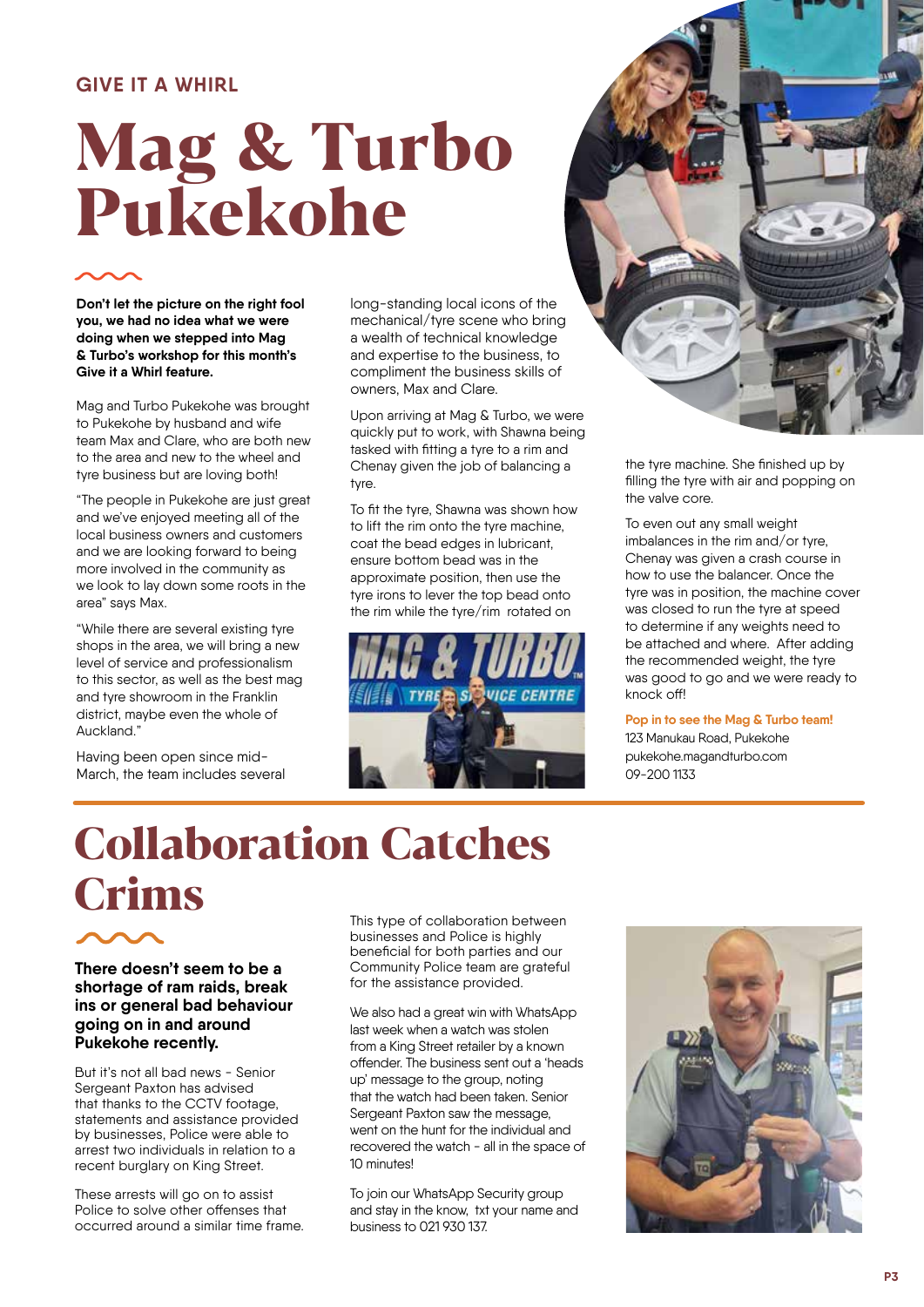# NEWS FROM THE PBA

**June has arrived, and suddenly we're half way through the year! In this month's office report you can read about the newly installed ANPR Cameras, our upcoming Crime Prevention Seminar - which we encourage everyone to attend if relevant to your business - plus more.** 



#### **ANPR CAMERAS NOW FULLY INSTALLED**

We are pleased to announce the complete installation and integration of four new Automatic Number Plate Recognition (ANPR) cameras in key locations throughout Pukekohe.

With the assistance of our local Police, Safer Cities, Downer, AT and Counties Energy we are now one giant leap closer to reducing crime in Pukekohe.

ANPR largely acts as a deterrent. The knowledge that an offender's number plate is being recorded and checked is usually enough to stop criminal behaviour in advance. ANPR is also useful for the police, who can browse the data collected and check for suspicious vehicles, or vehicles that were involved in a crime.

These cameras were funded by the Pukekohe Business Association & Franklin Local Board.



#### **WINTER WELLNESS GIVEAWAY**

As winter approaches, we thought it would be a great idea to develop a 'Winter Wellness' promotion in which two lucky winners will receive the ultimate pamper package to treat themselves in Pukekohe as the weather packs in and the temperature drops!

The promotion will run across Facebook and Instagram between June 2nd - 9th and alongside the main prize, we'll be giving away eight \$50 vouchers to the Pukekohe businesses of the winners' choice.

A big thank you to the businesses that have donated prizes - RAWK Hairdressing, Modish & Muse, The Herbary, Bessie S, Pukekohe Plaza Pharmacy, Franklin Massage Therapy, Active Osteopathy and SISU Reformer Pilates & Movement Studio.

Make sure you're following @pukekoheba on Facebook and Instagram.



#### **SLIPPERY PAVERS- IT'S THAT TIME OF YEAR AGAIN!**

The state of the footpaths in Pukekohe has been an ongoing issue for a number of years now. We are aware of slips and falls that occur due to wet weather, fallen leaves and bird droppings and agree that this is totally unacceptable.

We make many phone calls to Auckland Transport to request a solution to these problems (among others), however we need help to add weight to this request. Each individual caller is logged as a separate request, which supports the need for a solution.

It would be a tremendous help if our members phoned to log a complaint about this health and safety issue.

You can do this by phoning 09 355 3553 or by going online to **at.govt.nz.** Just have the location information ready for the operator/submission form.

#### MEMBERS

## CRIME PREVENTION SEMINAR CRIME PREVENTION SEMINAR

Hear from a Subject-Matter Expert in Crime Prevention Through Environmental Design (CPTED), learn how to minimise crime in your business, keep staff safe, plus loads more!

 $\sim$ 

Wednesday, 22 June | Doors open 5.25pm for 5.45pm start Pukekohe Library 12 Massey Ave, Pukekohe

RSVP to info@pukekohe.org.nz by 5pm Mon, 20 June

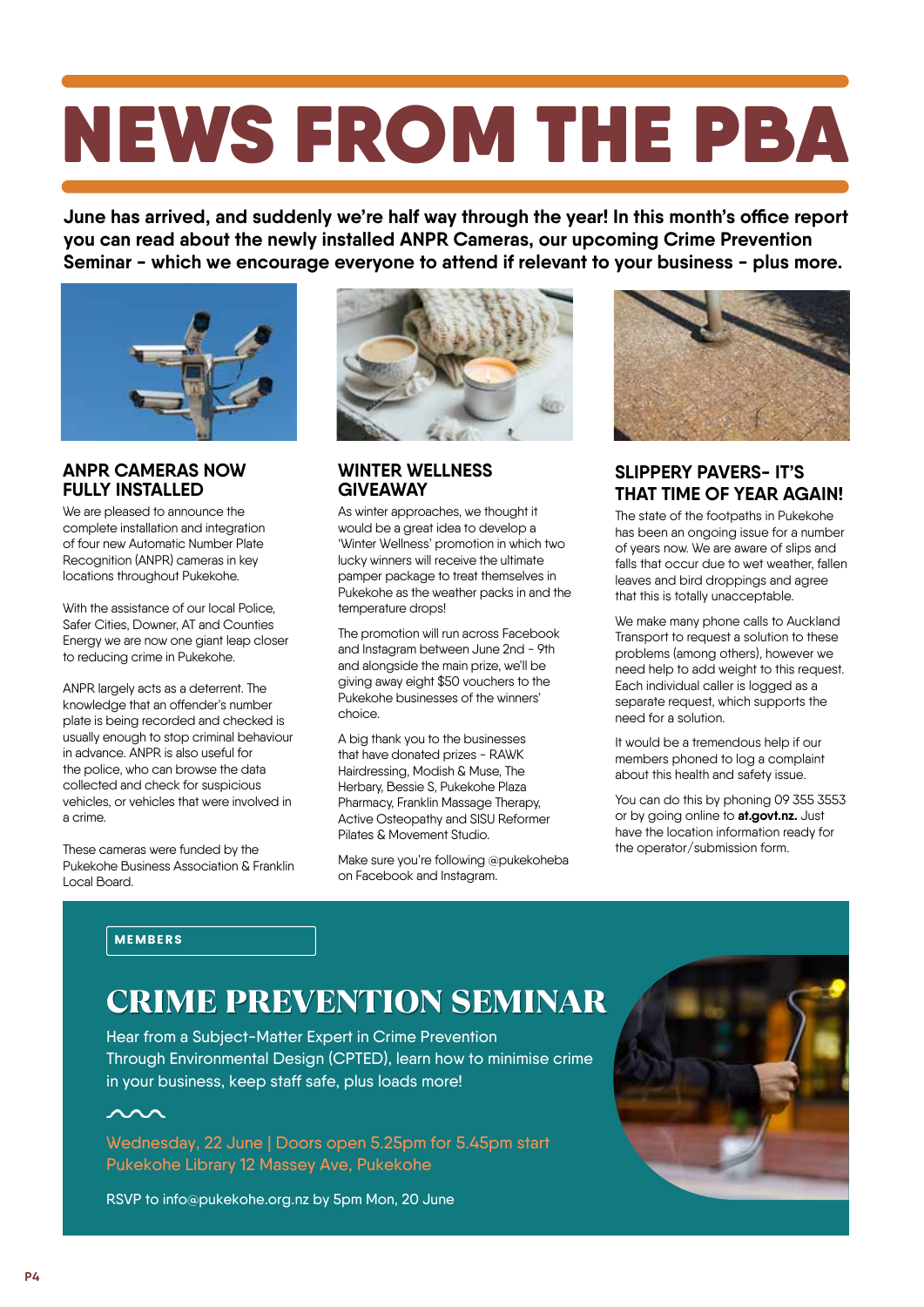# **Security Bollards**

With the recent increase in ram raids occurring across the city, Auckland Transport is working on simplifying the process for small business owners to install bollards outside their businesses.

AT generally does not install bollards outside businesses for building protection purposes, due to the high costs of ongoing maintenance at the expense of the public.

However, where a site has experienced ram-raiding or repeated vehicle accidents, AT will consider the installation of bollards near the front of their building at the landowner's expense.

There are general requirements that need to be met when installing bollards. Some include submitting a written request, providing a detailed plan, undertaking a footpath assesment and obtaining a Corridor Access Request (CAR) permit before digging commences.

For more information, please contact Loretta Su'a-Chang, Senior Transport Engineer, at **Loretta.Chang@at.govt.nz**.

#### **IF YOU SEE GRAFFITI, PLEASE REPORT IT**

During April, the dedicated crew of Manukau Beautification Trust, removed 236 tags in the Franklin area!

The team at MBT rely on South and East Auckland communities to be their eyes and ears across the region.

Noticed a new tag? Please report it directly to the Beautification Trust, so they can remove it as quickly as possible - **www.beautification.org.nz/ report-graffiti.**

#### **TEAM RED - DONATING BLOOD TOGETHER**

Did you know that only 3% of eligible blood donors, donate?

Team Red is a group blood donation programme brought to you by New Zealand Blood Service, that gives you the opportunity to help save lives with your friends and colleagues.

It is open to any workplace or group that wants to do something amazing and contribute to their community.

Visit **www.nzblood.co.nz/get-involved/teamred** for more information or to book your next donation.

# NEW MEMBERS

#### **THE PUKEKOHE BUSINESS ASSOCIATION WELCOMES OUR NEW MEMBERS**



#### **CROSBIES SECURITY**

Crosbies specialise in solar powered security equipment, as well as the delivery of quality security integration services into commercial builds.

**6/16 Alpito Place, Pukekohe**  0800 113 262 crosbies.co.nz

#### **ZEELAND LAKMINU**

ZEELAND LAKMINU offers a variety of Indian, Sri Lankan spices and Asian foods.

**33 Edinburgh Street, Pukekohe**  021 517 575 Facebook: @ZEELAND-LAKMINU

#### **COUNTIES CUTS**

Your local barber that has been servicing Pukekohe for the past 10 years.

**32 King Street, Pukekohe** 021 251 7321 www.countiescuts.com

Interested in becoming a member? Email **info@pukekohe.org.nz** for information.

# LOCAL ACHIEVEMENTS **LOGAN SOOLE**





### **FLEX FITNESS**

Congrats to Flex Fitness Pukekohe, for being awarded Club of the Year in 2021, beating out all other Flex Fitness gyms in NZ. Congrats also to Manager, Robyn Wilkinson, who was awarded Manager of the Year.

7 Wrightson Way, Pukekohe

#### **FOOTLOOSE PUKEKOHE**

Congratulations to Catherine and the team on 15 years in business!

Shop 3, 113-117 King Street, Pukekohe

## **SHOUT OUTS**

We're happy to have been able to contribute to helping Logan attend the Local Government NZ & Young Elected Member conference later this year.

Over 650 Local and Central Government delegates attend the 3 day conference, to discuss & focus on the future of New Zealand.

We look forward to hearing all the positive ideas he comes back with!

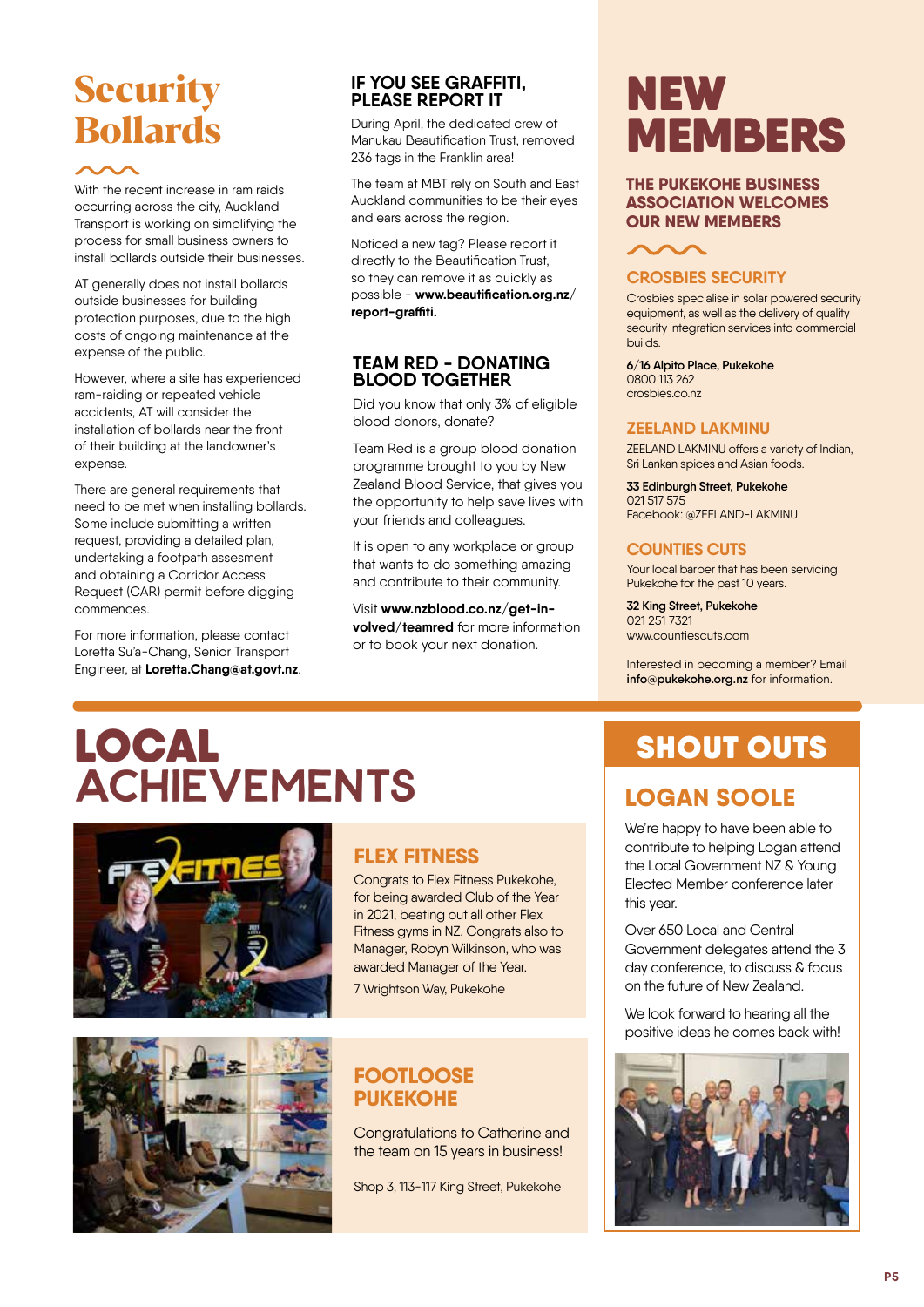## **Quiz: Can my customer return it?**

**Do you know when to give a customer a refund, repair or replacement?** 

**Businesss.govt.nz gives some helpful scenarios showing when you are and are not responsible under the Consumers Guarantee Act.**

**Antique shop owner, Liz uses a courier service to ship a set of teacups to Cassie. The teacups break during delivery. Who is responsible for fixing the problem? Liz, Cassie, Courier?**

Liz must make sure products aren't damaged. This also applies to deliveries. Liz may be able to seek compensation from the courier.

**David buys a commercial welding machine for his building business. A few weeks later, it breaks down. Under the Consumer Guarantees Act, can David get a remedy from the store he bought it from?**

No, The CGA only applies to products and services that are usually for household or personal use. David should still contact the store to see if they can work out an arrangement.

#### **A customer accidentally spills her drink at Jamie's bar. Under the Consumer Guarantees Act, what must Jamie do to fix the problem?**

Under the CGA, businesses aren't responsible for problems or faults caused by a customer after purchase. Jamie may still decide to replace the drink as part of her own policy to provide good customer service.

**Lianne is an interior designer. A supplier installs a shelving unit incorrectly and it breaks a month later. Who is responsible for fixing the problem? Lianne, The Installer or the Shelving company?**

Lianne. Because her customer hired Lianne — not her supplier — Lianne must fix any problems. It's a good idea for Lianne to ask her supplier for compensation or repairs.

#### **Manu's apprentice, Chris accidentally breaks a window while painting. What does Manu have to do to fix the problem for his customer?**

Manu must offer to pay for or fix the broken window as soon as possible. It's also a good idea to check up on Chris to make sure he has what he needs to do the job with reasonable care and skill.

#### **HOT TIPS FROM BUSINESS.GOVT.NZ**

# **Do you know your strengths and weaknesses?**



A SWOT analysis is a great way to assess what your business does well, and where you'll need to improve. It can also help you identify ways you can exploit opportunities, and to identify and prepare for potential threats to your business success.

It's a commonly used strategic tool, as well as a product-focused marketing tool that can help you form your marketing objectives.

Strengths and weaknesses are typically inside your business — what are you good at, what are you not so good at  $-$  while opportunities and threats are external factors

It can be as simple as drawing a large square, and dividing it into four quadrants – one for each element of the SWOT analysis.

**Our PBA Marketing Subsidy can help with getting your business or marketing plan sorted. Call us today** 

#### **Strengths**

Think about what you, your team, and your business are good at  $-$  all the attributes that will help you achieve your goals, e.g. what you (and your team) do well, any unique skills or expert knowledge, what you/your business do better than your competitors, good processes and systems, and where your business is most profitable.

#### **Weaknesses**

Think about the things that could stop you from achieving your objectives. This might include what costs you time and/ or money, the areas you or your company need to improve in, what resources you lack, which parts of the business aren't profitable, poor brand awareness, disorganised processes, or a poor online presence. Think about what you can do to minimise your weaknesses.

#### **Opportunities**

Think about the external conditions that will help you achieve your goals. How can you do more for your existing customers, or reach new markets? Are there related products and services that could provide opportunities for your business, and how could you use technology to enhance your business?

#### **Threats**

Consider the external conditions that could damage your business's performance – things like what's going on in your industry, and in the economy, the obstacles you face, the strengths of your biggest competitors, and things your competitors are doing that you're not. Think about how you could try to minimise or manage the threats.

Repeat the exercise for your competition too – it'll help you identify areas where you can beat them, to fine-tune your niche market, and make sure you're prepared to address the challenge they pose.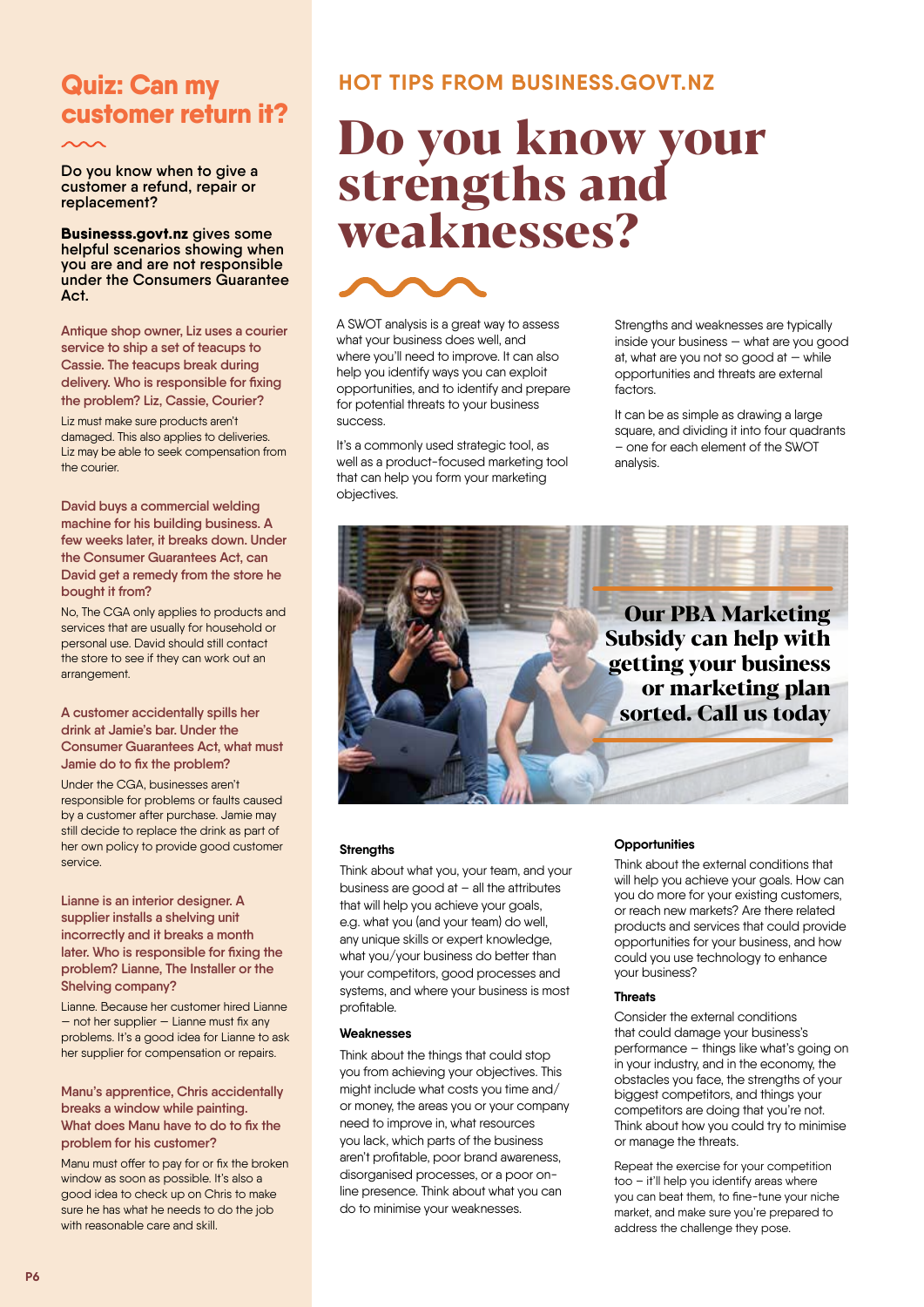

#### **BUSINESS FEATURE**

# **SISU Reformer Pilates & Movement Studio**

#### **Bringing an Idea to Life**

SISU was born out of a passion for delivering dynamic movement classes and a need for a boutique Reformer Pilates studio in the Franklin area.

"Pukekohe was missing what I needed and wanted – an uplifting community and a beautiful space providing high energy, full body workouts on the Reformer" says owner, Abby Fitzgerald.

Brand spanking new to business and in the thick of COVID, the idea for SISU Reformer Pilates and Movement Studio was born and Abby set to work making it become a reality, opening the doors in the heart of Pukekohe at the end of 2021.

SISU's 45 minute classes are designed to challenge both body and mind, improving strength, fitness and the ability to go beyond one's limits, which is the meaning behind the Finnish word 'sisu'.

"Our clients range from absolute beginners to expecting mamas to those that have been doing Reformer for years. We aim to provide fun, dynamic, thoughtfully-curated movement experiences with banging tunes, because exercise should be enjoyable. Our classes are kept small (maximum 6 people) so we can get to know our clients, how they move and what makes them tick so we can connect and empower them to explore movement in a way that feels good for their bodies" Abby tell us.

### **"We are an inclusive community that values everyone that steps through our doors"**

"We celebrate what the body can do every size and ability, moving away from the idea that health and beauty has to look a certain way and instead building our clients up to move and live with confidence, ultimately loving the body that they are in."

#### **Book a class with Abby, today!**

2B Hall Street, Pukekohe hello@sisustudio.co.nz www.sisustudio.co.nz

## **Interview with Abby Fitzgerald**

#### **WHAT INSPIRED YOU TO START YOUR OWN BUSINESS?**

I fell in love with Reformer Pilates but I couldn't find a studio locally that provided the kind of workouts I enjoy, so I decided to open my own.

#### **WHERE WOULD WE FIND YOU AFTER WORK?**

A self-confessed science nerd, I'm forever listening to podcasts and watching lectures about anatomy, exercise and Pilates. I enjoy getting outdoors, cooking, reading and spending quality time with family and friends.

#### **WHAT IS THE BEST BUSINESS ADVICE YOU'VE RECEIVED?**

Done is better than perfect (being a perfectionist I often have to remind myself of this!)

#### **WHAT DO YOU LOVE MOST ABOUT YOUR JOB?**

Seeing people who have never enjoyed exercise before fall in love with moving their bodies gives me the biggest buzz, as well as watching people get stronger and more confident in their bodies.

#### **WHAT IS SOMETHING PEOPLE MAY NOT KNOW ABOUT YOU OR YOUR BUSINESS?**

At the moment SISU is my passion project – I am an Audiologist, so in between teaching classes at the studio you will find me testing hearing and fitting hearing aids.

#### **ANYTHING YOU WOULD LIKE TO ADD?**

A big big BIG thank you to everyone that has supported SISU since we opened. I feel so grateful I get to do something I love everyday and meet such incredible people that inspire the socks off me.